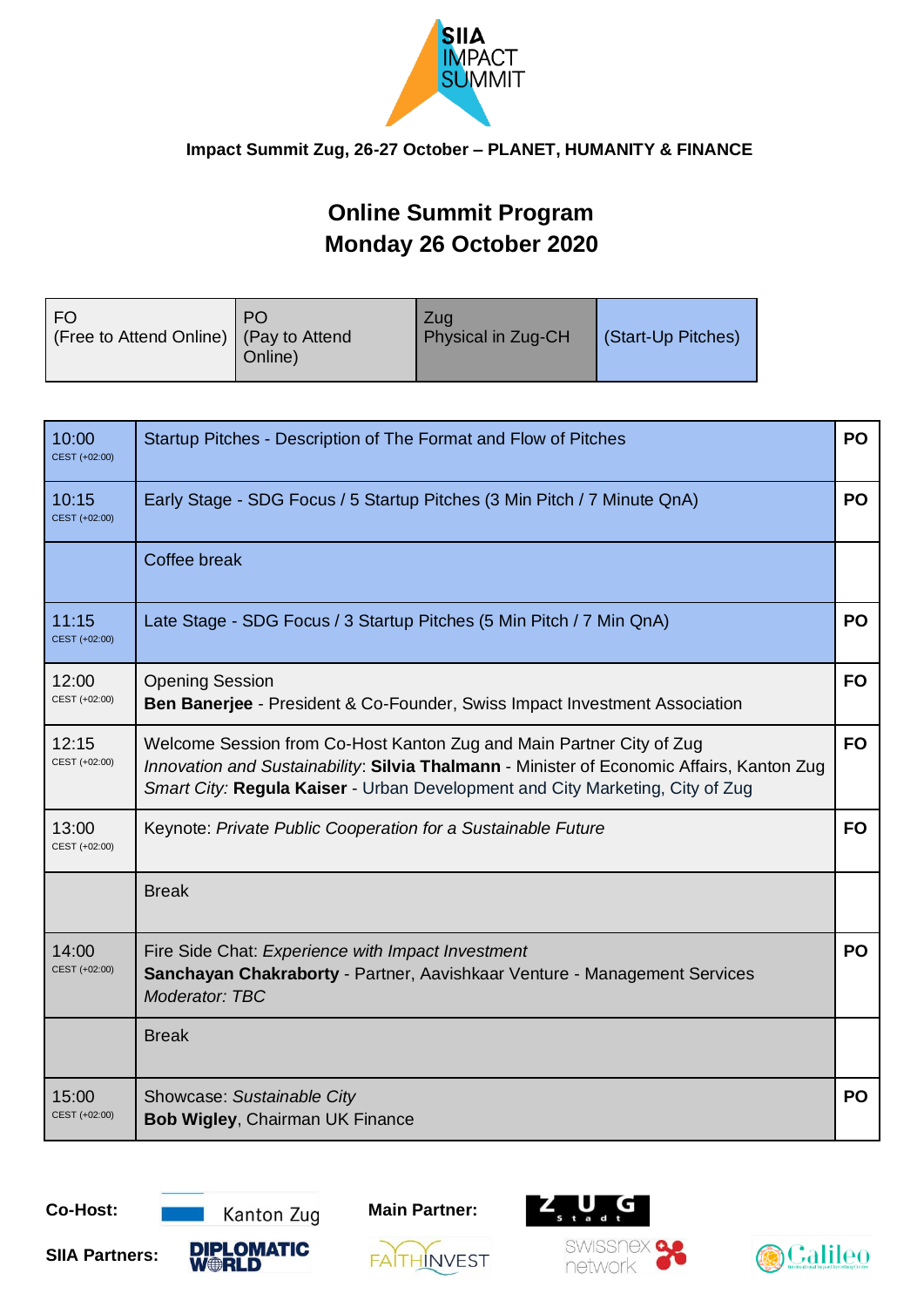

|                        | <b>Break</b>                                                                                                                                                                                           |           |
|------------------------|--------------------------------------------------------------------------------------------------------------------------------------------------------------------------------------------------------|-----------|
| 16:00<br>CEST (+02:00) | Fire Side Chat: Blended Finance (SDG 8)<br>Leo Johnson, PwC, Sustainable Investment<br>Moderator: TBC                                                                                                  | <b>PO</b> |
|                        | <b>Break</b>                                                                                                                                                                                           |           |
| 17:00<br>CEST (+02:00) | Roundtable: Principles and Criteria for Investment Selection<br><b>Idar Kreutzner, Chairman of Norge Finans</b><br>Elina Kamenitzer, Head of Climate Office, EIB<br><b>Moderator: Svetlana Baurens</b> | <b>PO</b> |
| 18:00                  | Debate: Private Investment and Sustainability<br>Gero Bauknecht, Private Investor<br>Kali Taylor, SDG Lab Advisor Network<br><b>Moderator: Svetlana Baurens</b>                                        | <b>PO</b> |
|                        | <b>Break</b>                                                                                                                                                                                           |           |
| 19:00<br>CEST (+02:00) | <b>Networking Session</b><br><b>Moderator: Deniz Erkus CFA</b>                                                                                                                                         | <b>PO</b> |

# **Summit Program Online Tuesday 27 October 2020**

| 10:00<br>CEST (+02:00) | Startup Pitches - Description of The Format and Flow of Pitches               | <b>PO</b> |
|------------------------|-------------------------------------------------------------------------------|-----------|
| 10:15<br>CEST (+02:00) | Early Stage - SDG Focus / 5 Startup Pitches (3 Min Pitch / 7 Minute QnA)      | <b>PO</b> |
|                        | Coffee break                                                                  |           |
| 11:15<br>CEST (+02:00) | Late Stage - SDG Focus / 3 Startup Pitches (5 Min Pitch / 7 Min QnA) - Online | <b>PO</b> |



**FAITHINVEST** 





**SIIA Partners:**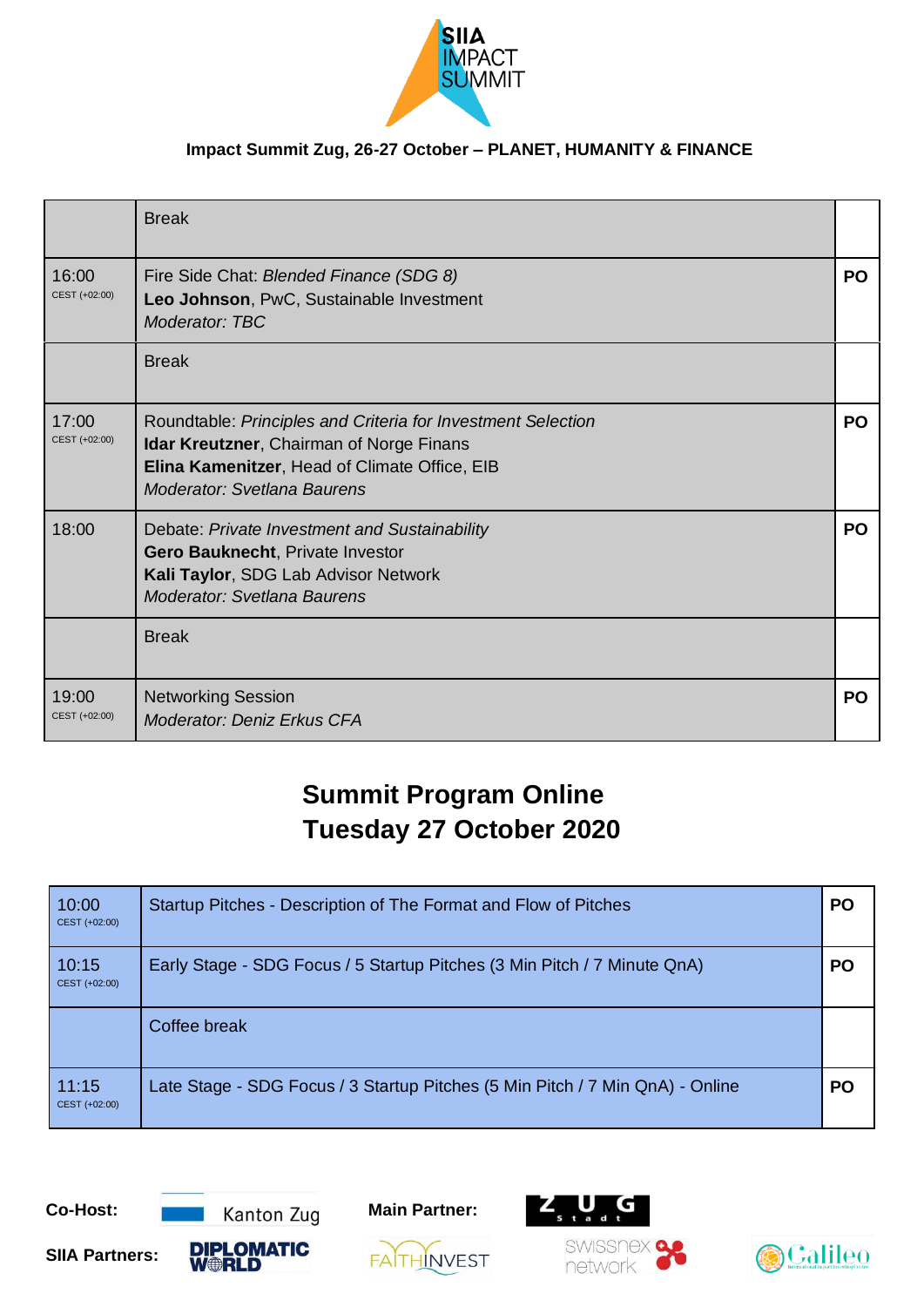

| 12:00                                | <b>Welcome Session</b><br><b>Deniz Erkus CFA, Board Member of the Swiss Impact Investment Association</b>                                                                                                                                  |           |
|--------------------------------------|--------------------------------------------------------------------------------------------------------------------------------------------------------------------------------------------------------------------------------------------|-----------|
| 12:10                                | <b>Opening Session</b><br>Karl Kobelt, Mayor of City of Zug                                                                                                                                                                                | <b>FO</b> |
| 12:15<br>CEST (+02:00)               | <b>Generation Debate</b><br>H.S.H. Prince Michael of Liechtenstein & Youth<br><b>Moderator: Deniz Erkus CFA</b>                                                                                                                            | <b>FO</b> |
|                                      | <b>Break</b>                                                                                                                                                                                                                               |           |
| 13:00<br>CEST (+02:00)               | Roundtable:<br>Danny Kennedy, New Energy Nexus<br>Erik Gunnervall, Partner and Head Switzerland, Partners Group<br>Urs Baumann, CEO and Chairman of the Investment Committee, PG Impact<br>Investment<br><b>Moderator: Deniz Erkus CFA</b> | <b>FO</b> |
|                                      | <b>Break</b>                                                                                                                                                                                                                               |           |
| 14:00<br>CEST (+02:00)<br>(HK 20:00) | Keynote: View of Impact investing in Hong Kong & China<br>Bernard Chan, Member of the Executive Council, Hong Kong SAR                                                                                                                     | PO        |
|                                      | <b>Break</b>                                                                                                                                                                                                                               |           |
| 15:00<br>CEST (+02:00)               | Keynote: Why Impact Investment?                                                                                                                                                                                                            | <b>PO</b> |
|                                      | <b>Break</b>                                                                                                                                                                                                                               |           |
| 16:00<br>CEST (+02:00)               | Fire Side Chat: The Role of Impact Investment on Traditional Portfolio<br><b>Stephen Heinz, President and CEO of Rockefeller Brothers Fund</b><br>Moderator: TBC                                                                           | PO        |
|                                      | <b>Break</b>                                                                                                                                                                                                                               |           |
| 17:00<br>CEST (+02:00)               | Keynote: Introducing FaithInvest<br>Martin Palmer, Interim CHief Executive of FaithInvest                                                                                                                                                  | <b>PO</b> |



**FAITHINVEST** 





**SIIA Partners:**